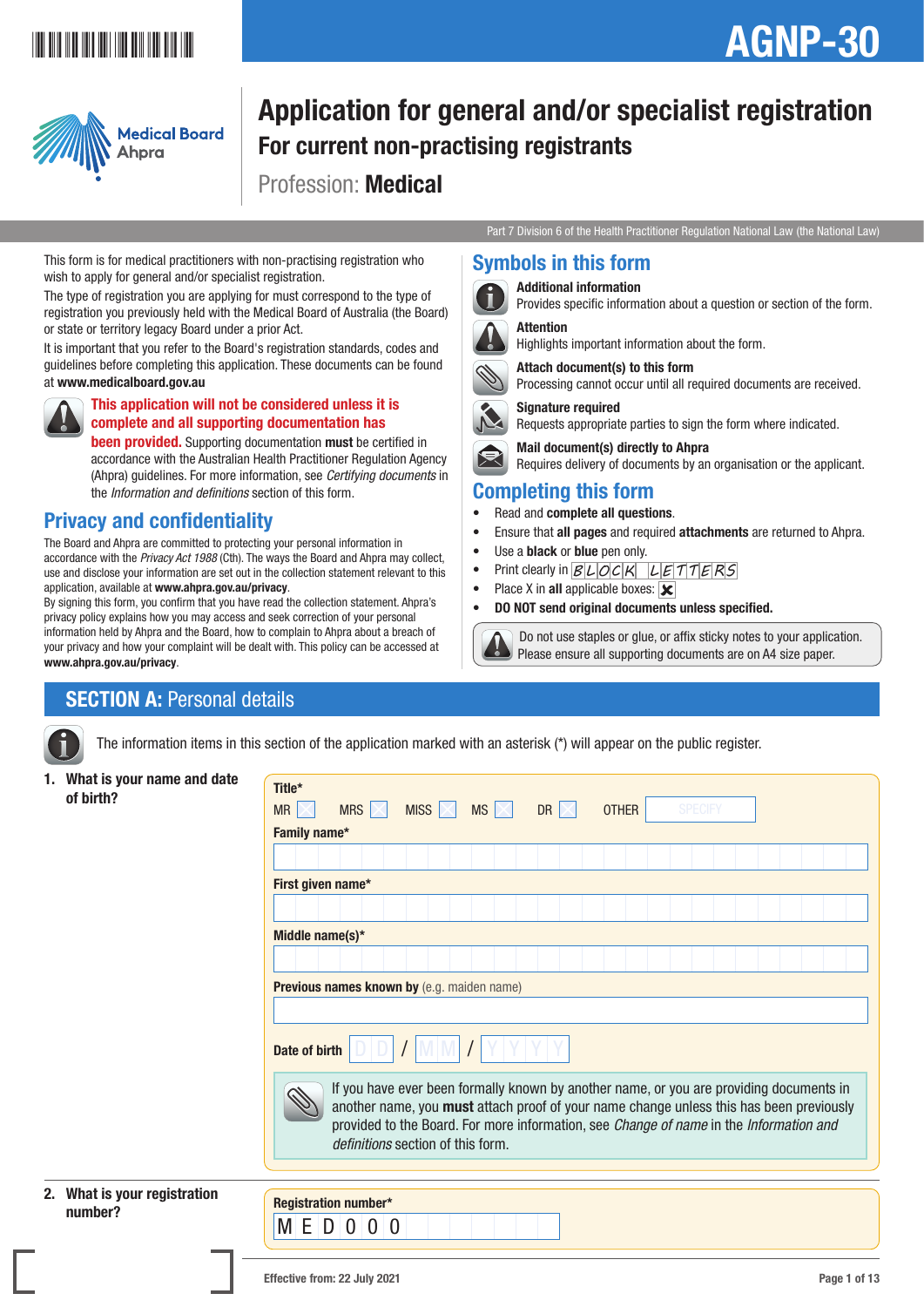### 3. What are your birth and personal details?

| <b>Country of birth</b>                         |                                                       |                   |    |                          |                 |                  |  |                  |  |  |
|-------------------------------------------------|-------------------------------------------------------|-------------------|----|--------------------------|-----------------|------------------|--|------------------|--|--|
|                                                 |                                                       |                   |    |                          |                 |                  |  |                  |  |  |
|                                                 | <b>City/Suburb/Town of birth</b>                      |                   |    |                          |                 |                  |  |                  |  |  |
|                                                 |                                                       |                   |    |                          |                 |                  |  |                  |  |  |
|                                                 | <b>State/Territory of birth (if within Australia)</b> |                   |    |                          |                 |                  |  |                  |  |  |
| <b>VIC</b>                                      | <b>NSW</b>                                            | QLD               | SA | WA  <br>IX               | NT $\mathbb{X}$ | <b>TAS</b><br>ΙX |  | ACT $\mathbb{K}$ |  |  |
| Sex*                                            |                                                       |                   |    |                          |                 |                  |  |                  |  |  |
| <b>MALE</b>                                     |                                                       | FEMALE $ \times $ |    | INTERSEX / INDETERMINATE |                 |                  |  |                  |  |  |
| Languages spoken other than English (optional)* |                                                       |                   |    |                          |                 |                  |  |                  |  |  |

# **SECTION B: Contact information**

| 4. What are your contact details?                                                                                | Provide your current contact details below – place an $\vert \mathbf{x} \vert$ next to your preferred contact phone number.<br><b>Business hours</b><br><b>Mobile</b><br><b>After hours</b><br><b>Email</b> |
|------------------------------------------------------------------------------------------------------------------|-------------------------------------------------------------------------------------------------------------------------------------------------------------------------------------------------------------|
|                                                                                                                  |                                                                                                                                                                                                             |
| 5. What is your residential<br>address?                                                                          | Site/building and/or position/department (if applicable)                                                                                                                                                    |
| If you are not currently<br>practising, or are not<br>practising the profession<br>predominantly at one address: |                                                                                                                                                                                                             |
| • your residential address<br>will be recognised as<br>your principal place of<br>practice, and                  | Address (e.g. 123 JAMES AVENUE; or UNIT 1A, 30 JAMES STREET)                                                                                                                                                |
| the information items<br>marked with an asterisk (*)<br>will appear on the public<br>register as your principal  |                                                                                                                                                                                                             |
| place of practice.<br>Refer to the question below<br>for the definition of principal                             | City/Suburb/Town*                                                                                                                                                                                           |
| place of practice.<br>Residential address cannot                                                                 | State or territory (e.g. VIC, ACT)/International province*<br>Postcode/ZIP*                                                                                                                                 |
| be a PO Box.                                                                                                     | <b>Country (if other than Australia)</b>                                                                                                                                                                    |
|                                                                                                                  |                                                                                                                                                                                                             |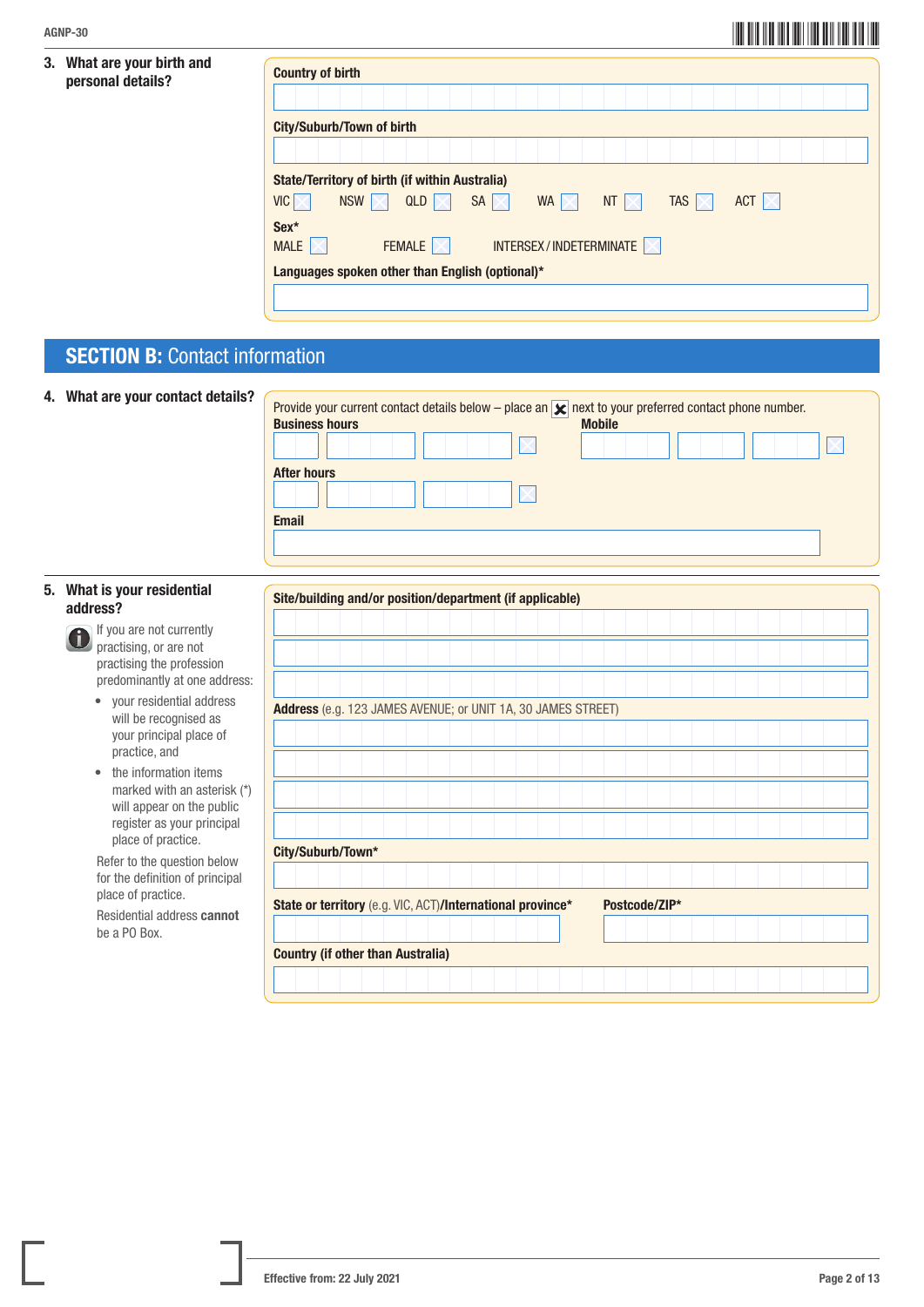6. Is the address of your principal place of practice the same as your residential address?

 Principal place of practice G for a registered health practitioner is:

- the address at which you predominantly practise the profession, or
- your principal place of residence, if you are not practising the profession or are not practising the profession predominantly at one address.

Principal place of practice cannot be a PO Box.

 The information items marked with an asterisk (\*) will appear on the public register.

### 7. What is your mailing address?

 Your mailing address is used **for postal correspondence** 

|                                                              | Site/building and/or position/department (if applicable) |  |  |  |  |  |  |  |  |  |  |  |
|--------------------------------------------------------------|----------------------------------------------------------|--|--|--|--|--|--|--|--|--|--|--|
|                                                              |                                                          |  |  |  |  |  |  |  |  |  |  |  |
|                                                              |                                                          |  |  |  |  |  |  |  |  |  |  |  |
|                                                              |                                                          |  |  |  |  |  |  |  |  |  |  |  |
|                                                              |                                                          |  |  |  |  |  |  |  |  |  |  |  |
|                                                              |                                                          |  |  |  |  |  |  |  |  |  |  |  |
| Address (e.g. 123 JAMES AVENUE; or UNIT 1A, 30 JAMES STREET) |                                                          |  |  |  |  |  |  |  |  |  |  |  |
|                                                              |                                                          |  |  |  |  |  |  |  |  |  |  |  |
|                                                              |                                                          |  |  |  |  |  |  |  |  |  |  |  |
|                                                              |                                                          |  |  |  |  |  |  |  |  |  |  |  |
|                                                              |                                                          |  |  |  |  |  |  |  |  |  |  |  |
|                                                              |                                                          |  |  |  |  |  |  |  |  |  |  |  |
|                                                              |                                                          |  |  |  |  |  |  |  |  |  |  |  |
|                                                              |                                                          |  |  |  |  |  |  |  |  |  |  |  |
|                                                              |                                                          |  |  |  |  |  |  |  |  |  |  |  |
| City/Suburb/Town*                                            |                                                          |  |  |  |  |  |  |  |  |  |  |  |
|                                                              |                                                          |  |  |  |  |  |  |  |  |  |  |  |
| State/Territory* (e.g. VIC, ACT)<br>Postcode*                |                                                          |  |  |  |  |  |  |  |  |  |  |  |
|                                                              |                                                          |  |  |  |  |  |  |  |  |  |  |  |
|                                                              |                                                          |  |  |  |  |  |  |  |  |  |  |  |

YES **NO 2018 2018 2018 12 NO 2018 2018 2019 2018 2019 2018 2019 2018 2019 2018 2019 2019 2018 2019 2019 2018 201** 

My residential address ZŊ



My principal place of practice

Other *(Provide your mailing address below)*

| Site/building and/or position/department (if applicable)                         |                                                                                     |  |  |  |  |  |  |  |  |  |  |  |  |  |  |  |  |
|----------------------------------------------------------------------------------|-------------------------------------------------------------------------------------|--|--|--|--|--|--|--|--|--|--|--|--|--|--|--|--|
|                                                                                  |                                                                                     |  |  |  |  |  |  |  |  |  |  |  |  |  |  |  |  |
|                                                                                  |                                                                                     |  |  |  |  |  |  |  |  |  |  |  |  |  |  |  |  |
|                                                                                  | Address/PO Box (e.g. 123 JAMES AVENUE; or UNIT 1A, 30 JAMES STREET; or PO BOX 1234) |  |  |  |  |  |  |  |  |  |  |  |  |  |  |  |  |
|                                                                                  |                                                                                     |  |  |  |  |  |  |  |  |  |  |  |  |  |  |  |  |
|                                                                                  |                                                                                     |  |  |  |  |  |  |  |  |  |  |  |  |  |  |  |  |
|                                                                                  |                                                                                     |  |  |  |  |  |  |  |  |  |  |  |  |  |  |  |  |
|                                                                                  |                                                                                     |  |  |  |  |  |  |  |  |  |  |  |  |  |  |  |  |
|                                                                                  | <b>City/Suburb/Town</b>                                                             |  |  |  |  |  |  |  |  |  |  |  |  |  |  |  |  |
|                                                                                  |                                                                                     |  |  |  |  |  |  |  |  |  |  |  |  |  |  |  |  |
| State or territory (e.g. VIC, ACT)/International province<br><b>Postcode/ZIP</b> |                                                                                     |  |  |  |  |  |  |  |  |  |  |  |  |  |  |  |  |
|                                                                                  |                                                                                     |  |  |  |  |  |  |  |  |  |  |  |  |  |  |  |  |
| <b>Country (if other than Australia)</b>                                         |                                                                                     |  |  |  |  |  |  |  |  |  |  |  |  |  |  |  |  |
|                                                                                  |                                                                                     |  |  |  |  |  |  |  |  |  |  |  |  |  |  |  |  |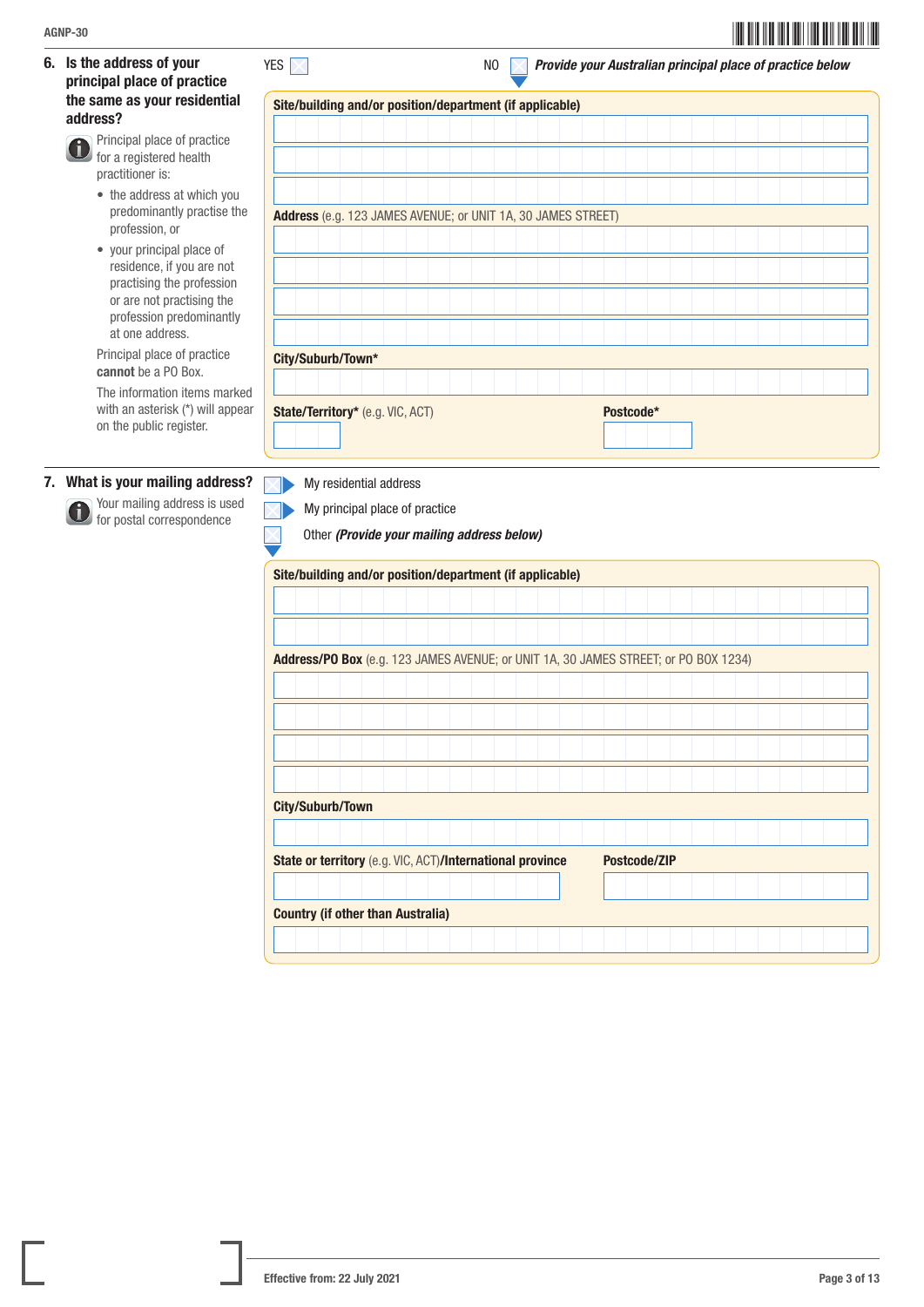# \*AGNP-304\* AGNP-30

# **SECTION C: Registration type**

### 8. Which registration type(s) are you applying for?

under a prior Act.

 The type of registration you are applying for must correspond to the type of registration you previously held with the Board or state or territory legacy Board

#### Mark all options applicable to your application

| General |
|---------|
|---------|

Specialist *(Specify the title of your medical specialty and field of specialty practice)*

## **SECTION D: Registration history**

#### 9. What is your health practitioner registration history?

**If you have been registered** outside of Australia, the Board requires a Certificate of Registration Status or Certificate of Good Standing from every jurisdiction outside of Australia in which you are currently, or have previously been registered as a health practitioner during the past ten years.

Certificates must be dated within three months of your application being received by Ahpra.

| <b>Most recent registration</b>                                                                                                                                                                                                                                                                                                          |  |  |  |  |  |
|------------------------------------------------------------------------------------------------------------------------------------------------------------------------------------------------------------------------------------------------------------------------------------------------------------------------------------------|--|--|--|--|--|
| State/Territory/Country                                                                                                                                                                                                                                                                                                                  |  |  |  |  |  |
|                                                                                                                                                                                                                                                                                                                                          |  |  |  |  |  |
| Profession                                                                                                                                                                                                                                                                                                                               |  |  |  |  |  |
|                                                                                                                                                                                                                                                                                                                                          |  |  |  |  |  |
| Period of registration                                                                                                                                                                                                                                                                                                                   |  |  |  |  |  |
| $t_0$                                                                                                                                                                                                                                                                                                                                    |  |  |  |  |  |
| <b>Additional registration</b>                                                                                                                                                                                                                                                                                                           |  |  |  |  |  |
| State/Territory/Country                                                                                                                                                                                                                                                                                                                  |  |  |  |  |  |
|                                                                                                                                                                                                                                                                                                                                          |  |  |  |  |  |
| Profession                                                                                                                                                                                                                                                                                                                               |  |  |  |  |  |
|                                                                                                                                                                                                                                                                                                                                          |  |  |  |  |  |
| Period of registration                                                                                                                                                                                                                                                                                                                   |  |  |  |  |  |
| $t_0$                                                                                                                                                                                                                                                                                                                                    |  |  |  |  |  |
|                                                                                                                                                                                                                                                                                                                                          |  |  |  |  |  |
| If you have been registered outside of Australia, you must arrange for original Certificates<br>of Registration Status or Certificates of Good Standing to be forwarded directly from the<br>registration authority to your Ahpra state office.<br>Refer to www.ahpra.gov.au/About-Ahpra/Contact-Us for your Ahpra state office address. |  |  |  |  |  |
|                                                                                                                                                                                                                                                                                                                                          |  |  |  |  |  |



Attach a separate sheet if all of your registration history does not fit in the space provided.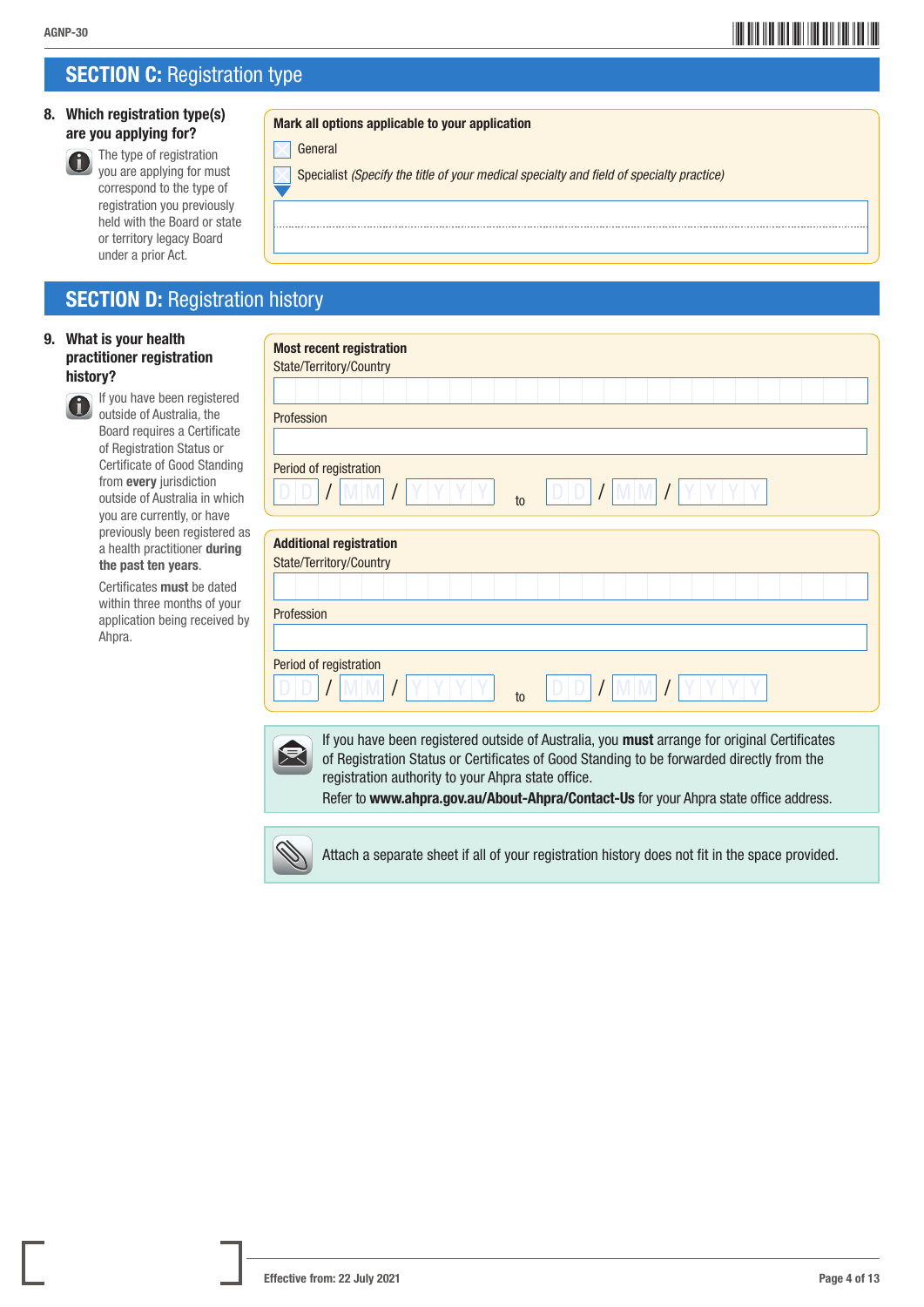# \*AGNP-305\* AGNP-30

# SECTION E: Work history

#### 10. What is your full practice history?

You must attach to your application a signed and dated curriculum vitae that describes your full practice history and any clinical or skills training undertaken.

It is important that you have a clear understanding of the definition of criminal history. For more information, see

You **must** attach a signed and dated written statement with details of any change to your

 It is important that you refer to *Curriculum vitae* in the *Information and definitions* section of this form for mandatory requirements of the CV. Your curriculum vitae will further inform the Board in relation to your

### **SECTION F: Suitability statements**

 Information required by the Board to assess your suitability for registration is detailed in the following questions. It is recommended that you provide as much information as possible to enable the Board to reach a timely and informed decision.

recency of practice and registration history.

Please note that registration is dependent on suitability as defined in the National Law, and the requirements set out in the Board's registration standards. Refer to www.medicalboard.gov.au/Registration-Standards for further information.

*Criminal history* in the *Information and definitions* section on page two of this form.

criminal history in Australia and an explanation of the circumstances.

- 11. Since your last declaration to Ahpra, has there been any change to your criminal history in Australia that you have not declared to Ahpra?
- 12. Since your last declaration to Ahpra, has there been any change to your criminal history in one or more countries other than Australia that you have not declared to Ahpra?



 For more information, see *Criminal history* in the *Information and definitions* section of this form.

If you answer Yes to this question, you are required to obtain an international criminal history check (ICHC) from an approved vendor, who will provide a check reference number and ICHC reference page. For a list of approved vendors and further information about international criminal history checks, refer to www.ahpra.gov.au/ internationalcriminalhistory.

13. Have you continued to use English as your primary language in the past five years?



NO *Go to the next question*

- YES *You are required to:*
	- *• obtain an international criminal history check from an approved vendor for each country and provide details below, and*
	- *• provide details of the change in your criminal history in a signed and dated written statement.*

| <b>Country</b>                                                                                                                                                                              | <b>Check reference number</b> |  |  |  |  |  |
|---------------------------------------------------------------------------------------------------------------------------------------------------------------------------------------------|-------------------------------|--|--|--|--|--|
|                                                                                                                                                                                             |                               |  |  |  |  |  |
|                                                                                                                                                                                             |                               |  |  |  |  |  |
|                                                                                                                                                                                             |                               |  |  |  |  |  |
| You <b>must</b> attach a separate sheet if the list of overseas countries and corresponding check<br>reference number does not fit in the space provided.                                   |                               |  |  |  |  |  |
| You <b>must</b> attach the international criminal history check (ICHC) reference page provided by<br>the approved vendor.                                                                   |                               |  |  |  |  |  |
| You <b>must</b> attach a signed and dated written statement with details of any change to your<br>criminal history in each of the countries listed and an explanation of the circumstances. |                               |  |  |  |  |  |



*language skills registration standard*. You will be required to provide this evidence if you met the requirements of the *English language skills registration standard* on the basis of results from an English language test, and have not declared that you have continued to use English as your primary language. For more information, refer to www.ahpra.gov.au/EnglishLanguageSkills

14. Do you commit to having appropriate professional indemnity insurance arrangements in place for all practice undertaken during the registration period?

 The Board requires all applicants for general registration to have appropriate professional indemnity arrangements in place when practising. Applicants unable to meet this requirement are ineligible for registration. For more information, see *Professional indemnity insurance* in the *Information and definitions* section of this form.

 $YES \times$  I declare that I have continued to use English as my primary language within the past five years.

| YES $ \times $ |  |  |  | N <sub>0</sub> |
|----------------|--|--|--|----------------|
|                |  |  |  |                |

Effective from: 22 July 2021 **Page 5 of 13**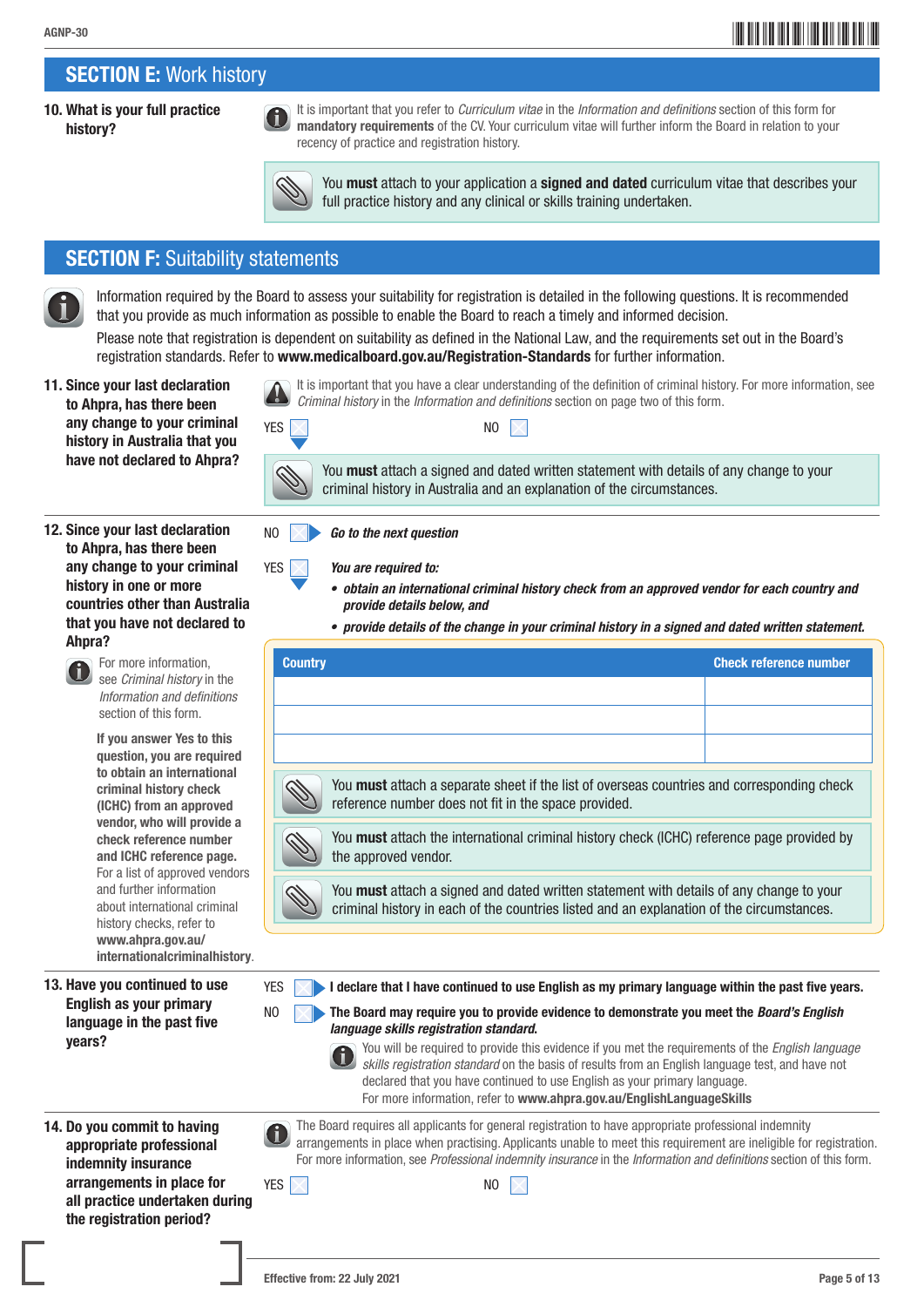| AGNP-30                                                                               |                                                                                                                                                                                                                                                                                                                                                                                                                                                                                                                                                                                              |
|---------------------------------------------------------------------------------------|----------------------------------------------------------------------------------------------------------------------------------------------------------------------------------------------------------------------------------------------------------------------------------------------------------------------------------------------------------------------------------------------------------------------------------------------------------------------------------------------------------------------------------------------------------------------------------------------|
| 15. Do you meet the recency of<br>practice registration standard?                     | To meet the standard, medical practitioners must have practised within their scope of practice for a minimum<br>total of:<br>• four weeks full-time equivalent in one registration period, which is a total of 152 hours, or<br>• 12 weeks full-time equivalent over three consecutive registration periods, which is a total of 456 hours.<br>For more information, see Recency of practice in the Information and definitions section of this form.<br>Go to the next question<br><b>YES</b><br>N <sub>0</sub><br>Mark all options applicable to your application - then go to question 18 |
|                                                                                       | I have practiced a minimum of four weeks full-time equivalent (152 hours) in the last year.<br>I have practiced a minimum of 12 weeks full-time equivalent (456 hours) over the last three years.                                                                                                                                                                                                                                                                                                                                                                                            |
| 16. Have you previously practised<br>medicine for more than two                       | <b>YES</b><br>Go to the next question<br>N <sub>0</sub>                                                                                                                                                                                                                                                                                                                                                                                                                                                                                                                                      |
| years?<br>For more information,                                                       | Mark all options applicable to your application - then go to question 18                                                                                                                                                                                                                                                                                                                                                                                                                                                                                                                     |
| see Practice in the<br>Information and definitions<br>section of this form.           | I have practiced within the last 12 months.<br>I have not practiced within the last 12 months.                                                                                                                                                                                                                                                                                                                                                                                                                                                                                               |
|                                                                                       | You are required to commence work under supervision in a training position approved by the<br>Board. You must attach details of the supervised training position you propose to take up.                                                                                                                                                                                                                                                                                                                                                                                                     |
| 17. How long have you been<br>absent from practise?                                   | <b>Choose appropriate option</b><br>Less than one year<br>Between one and three years<br>You must attach evidence of having completed the equivalent of one year's CPD<br>activities relevant to your intended scope of practice.<br>More than three years<br>You must attach a plan for professional development and re-entry to practice for<br>consideration by the Board. Refer to information relating to re-entry to practice at<br>www.medicalboard.gov.au/Codes-Guidelines-Policies/FAQ                                                                                              |
| 18. Have you changed the<br>scope of your practice in the<br>previous 12 months?      | <b>YES</b><br>Go to next question<br>NO<br>Attachment required below - then go to next question<br>You must attach details, including any relevant training and assessments undertaken for<br>the Board to consider your application.                                                                                                                                                                                                                                                                                                                                                        |
| 19. Will you be changing your<br>scope of practice since you<br>were last practising? | <b>YES</b><br>N <sub>0</sub><br>You must attach details, including any relevant training and assessments undertaken for                                                                                                                                                                                                                                                                                                                                                                                                                                                                      |
|                                                                                       | the Board to consider your application.                                                                                                                                                                                                                                                                                                                                                                                                                                                                                                                                                      |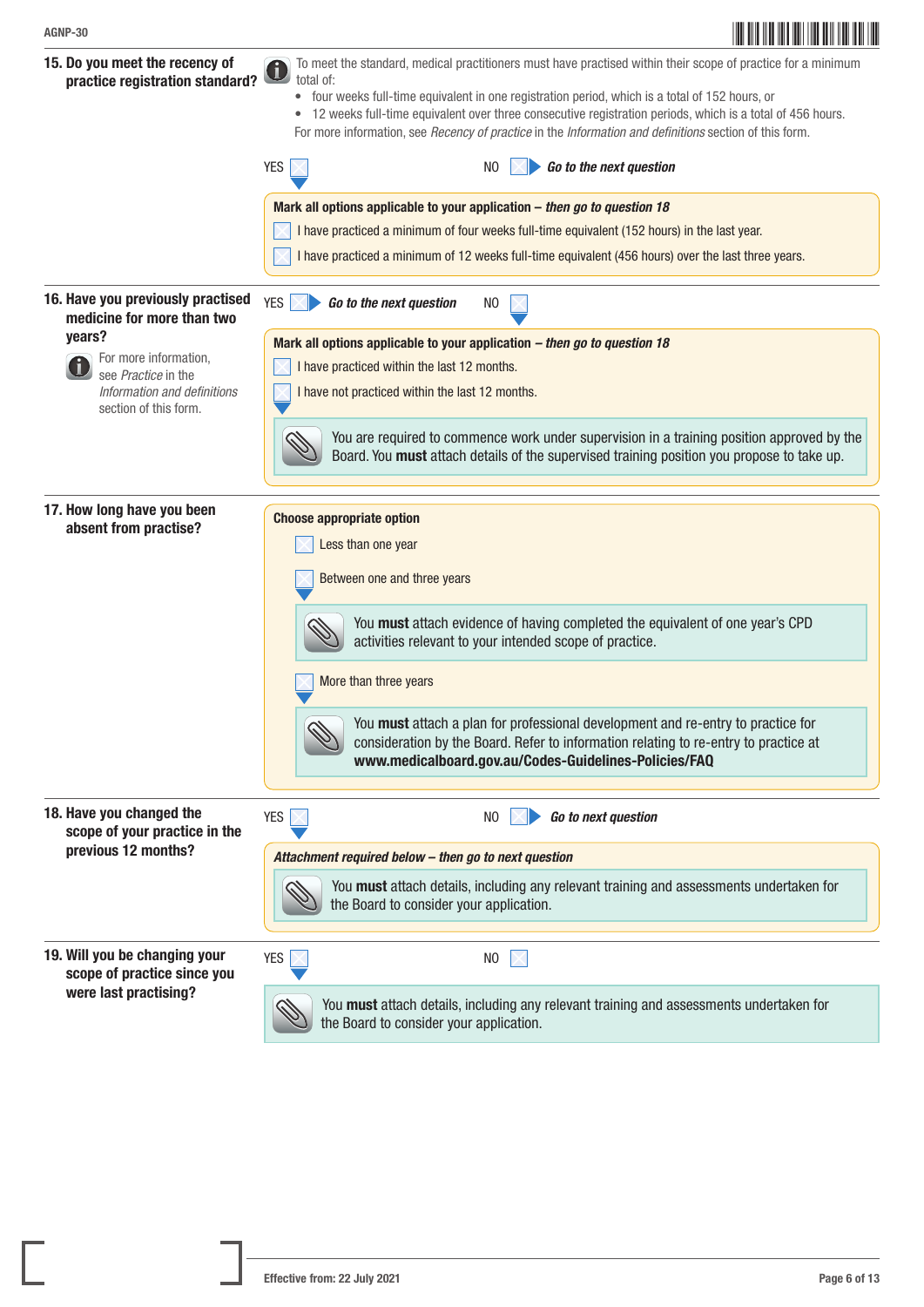

| 20 Will you be performing<br>exposure-prone procedures<br>in your practice?                                                                                                                                                       | Exposure prone procedures (EPPs) are procedures where there is a risk of injury to the healthcare worker<br>resulting in exposure of the patient's open tissues to the blood of the healthcare worker. These procedures<br>include those where the healthcare worker's hands (whether gloved or not) may be in contact with sharp<br>instruments, needle tips or sharp tissues (spicules of bone or teeth) inside a patient's open body cavity, wound<br>or confined anatomical space where the hands or fingertips may not be completely visible at all times.<br>The CDNA has developed guidance on exposure-prone procedures in Guidance on classification of exposure<br>prone and non-exposure prone procedures in Australia 2017 available online at https://www1.health.gov.au/<br>internet/main/publishing.nsf/Content/cda-cdna-bloodborne.htm<br>You can seek additional information about whether you perform exposure-prone procedures from your relevant<br>organisation in Appendix 2 of the national guidelines online at https://www1.health.gov.au/internet/main/<br>publishing.nsf/Content/36D4D796D31081EBCA257BF0001DE6B7/\$File/nat-guidelines-work-bbv-<br>Oct2019.pdf.<br>Go to question 22<br><b>YES</b><br>Go to the next question<br>N <sub>0</sub> |
|-----------------------------------------------------------------------------------------------------------------------------------------------------------------------------------------------------------------------------------|------------------------------------------------------------------------------------------------------------------------------------------------------------------------------------------------------------------------------------------------------------------------------------------------------------------------------------------------------------------------------------------------------------------------------------------------------------------------------------------------------------------------------------------------------------------------------------------------------------------------------------------------------------------------------------------------------------------------------------------------------------------------------------------------------------------------------------------------------------------------------------------------------------------------------------------------------------------------------------------------------------------------------------------------------------------------------------------------------------------------------------------------------------------------------------------------------------------------------------------------------------------------------|
| 21 Do you commit to comply                                                                                                                                                                                                        | This includes testing for HIV, Hepatitis C and Hepatitis B at least once every three years. Testing for Hepatitis B                                                                                                                                                                                                                                                                                                                                                                                                                                                                                                                                                                                                                                                                                                                                                                                                                                                                                                                                                                                                                                                                                                                                                          |
| with the Australian                                                                                                                                                                                                               | is not necessary if you have demonstrated immunity to HBV through vaccination or resolved infection.                                                                                                                                                                                                                                                                                                                                                                                                                                                                                                                                                                                                                                                                                                                                                                                                                                                                                                                                                                                                                                                                                                                                                                         |
| <b>National Guidelines for the</b><br>management of healthcare<br>workers living with blood<br>borne viruses and healthcare<br>workers who perform<br>exposure prone procedures<br>at risk of exposure to blood<br>borne viruses? | YES $\overline{\times}$<br>N <sub>0</sub>                                                                                                                                                                                                                                                                                                                                                                                                                                                                                                                                                                                                                                                                                                                                                                                                                                                                                                                                                                                                                                                                                                                                                                                                                                    |
| 22. Do you have an impairment                                                                                                                                                                                                     | For more information, see Impairment in the Information and definitions section of this form.                                                                                                                                                                                                                                                                                                                                                                                                                                                                                                                                                                                                                                                                                                                                                                                                                                                                                                                                                                                                                                                                                                                                                                                |
| that detrimentally affects,                                                                                                                                                                                                       | $\mathbf 6$                                                                                                                                                                                                                                                                                                                                                                                                                                                                                                                                                                                                                                                                                                                                                                                                                                                                                                                                                                                                                                                                                                                                                                                                                                                                  |
| or is likely to detrimentally                                                                                                                                                                                                     | <b>YES</b>                                                                                                                                                                                                                                                                                                                                                                                                                                                                                                                                                                                                                                                                                                                                                                                                                                                                                                                                                                                                                                                                                                                                                                                                                                                                   |
| affect, your capacity to                                                                                                                                                                                                          | N <sub>0</sub>                                                                                                                                                                                                                                                                                                                                                                                                                                                                                                                                                                                                                                                                                                                                                                                                                                                                                                                                                                                                                                                                                                                                                                                                                                                               |
| practise the profession?                                                                                                                                                                                                          | You must attach to this application details of any impairments and how they are managed.                                                                                                                                                                                                                                                                                                                                                                                                                                                                                                                                                                                                                                                                                                                                                                                                                                                                                                                                                                                                                                                                                                                                                                                     |
| 23. Is your registration in                                                                                                                                                                                                       | <b>YES</b>                                                                                                                                                                                                                                                                                                                                                                                                                                                                                                                                                                                                                                                                                                                                                                                                                                                                                                                                                                                                                                                                                                                                                                                                                                                                   |
| any profession currently                                                                                                                                                                                                          | N <sub>0</sub>                                                                                                                                                                                                                                                                                                                                                                                                                                                                                                                                                                                                                                                                                                                                                                                                                                                                                                                                                                                                                                                                                                                                                                                                                                                               |
| suspended or cancelled in<br><b>Australia (under the National</b><br>Law or a corresponding prior<br>Act) or overseas?                                                                                                            | You must attach to this application details of any registration suspension or cancellation.                                                                                                                                                                                                                                                                                                                                                                                                                                                                                                                                                                                                                                                                                                                                                                                                                                                                                                                                                                                                                                                                                                                                                                                  |
| 24. Have you previously had your                                                                                                                                                                                                  | <b>YES</b>                                                                                                                                                                                                                                                                                                                                                                                                                                                                                                                                                                                                                                                                                                                                                                                                                                                                                                                                                                                                                                                                                                                                                                                                                                                                   |
| registration cancelled, refused                                                                                                                                                                                                   | N <sub>0</sub>                                                                                                                                                                                                                                                                                                                                                                                                                                                                                                                                                                                                                                                                                                                                                                                                                                                                                                                                                                                                                                                                                                                                                                                                                                                               |
| or suspended in Australia<br>(under the National Law or a<br>corresponding prior Act) or<br>overseas?                                                                                                                             | You must attach to this application details of any cancellation, refusal or suspension.                                                                                                                                                                                                                                                                                                                                                                                                                                                                                                                                                                                                                                                                                                                                                                                                                                                                                                                                                                                                                                                                                                                                                                                      |
| 25. Has your registration ever                                                                                                                                                                                                    | <b>YES</b>                                                                                                                                                                                                                                                                                                                                                                                                                                                                                                                                                                                                                                                                                                                                                                                                                                                                                                                                                                                                                                                                                                                                                                                                                                                                   |
| been subject to conditions,                                                                                                                                                                                                       | N <sub>0</sub>                                                                                                                                                                                                                                                                                                                                                                                                                                                                                                                                                                                                                                                                                                                                                                                                                                                                                                                                                                                                                                                                                                                                                                                                                                                               |
| undertakings or limitations in<br><b>Australia (under the National</b><br>Law or a corresponding prior<br>Act) or overseas?                                                                                                       | You must attach to this application details of any conditions, undertakings or limitations.                                                                                                                                                                                                                                                                                                                                                                                                                                                                                                                                                                                                                                                                                                                                                                                                                                                                                                                                                                                                                                                                                                                                                                                  |
| 26. Are you disqualified from                                                                                                                                                                                                     | Co-regulatory jurisdiction means a participating jurisdiction (of the National Law) in which the Act applying (the                                                                                                                                                                                                                                                                                                                                                                                                                                                                                                                                                                                                                                                                                                                                                                                                                                                                                                                                                                                                                                                                                                                                                           |
| applying for registration,                                                                                                                                                                                                        | National Law) declares that the jurisdiction is not participating in the health, performance and conduct process                                                                                                                                                                                                                                                                                                                                                                                                                                                                                                                                                                                                                                                                                                                                                                                                                                                                                                                                                                                                                                                                                                                                                             |
| or being registered, in any                                                                                                                                                                                                       | provided by Divisions 3 to 12 of Part 8 (of the National Law).                                                                                                                                                                                                                                                                                                                                                                                                                                                                                                                                                                                                                                                                                                                                                                                                                                                                                                                                                                                                                                                                                                                                                                                                               |
| profession in Australia                                                                                                                                                                                                           | <b>YES</b>                                                                                                                                                                                                                                                                                                                                                                                                                                                                                                                                                                                                                                                                                                                                                                                                                                                                                                                                                                                                                                                                                                                                                                                                                                                                   |
| (under the National Law,                                                                                                                                                                                                          | N <sub>0</sub>                                                                                                                                                                                                                                                                                                                                                                                                                                                                                                                                                                                                                                                                                                                                                                                                                                                                                                                                                                                                                                                                                                                                                                                                                                                               |
| a corresponding prior Act<br>or a law of a co-regulatory<br>jurisdiction), or overseas?                                                                                                                                           | You must attach to this application details of any disqualifications.                                                                                                                                                                                                                                                                                                                                                                                                                                                                                                                                                                                                                                                                                                                                                                                                                                                                                                                                                                                                                                                                                                                                                                                                        |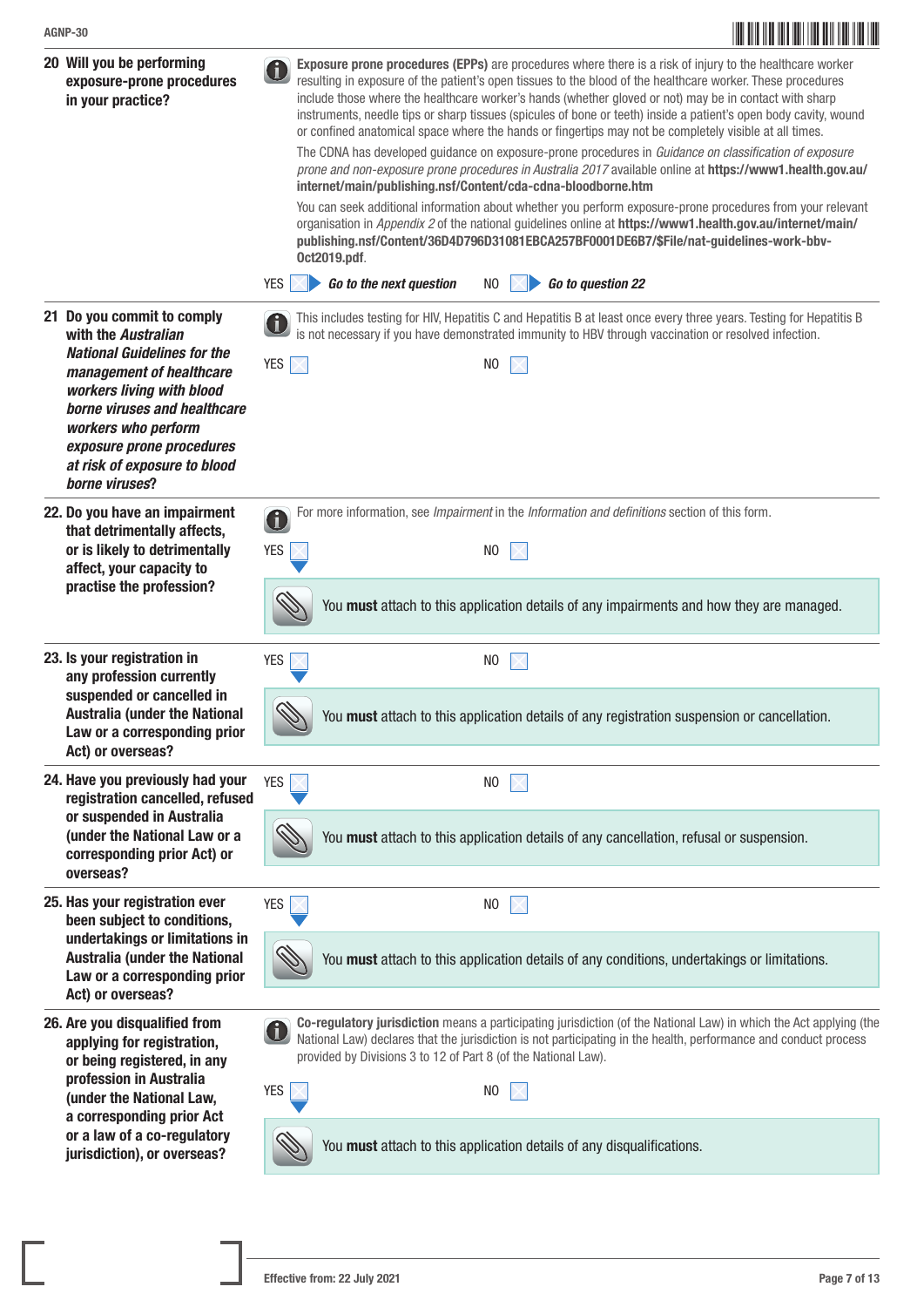27. Have you been, or are you currently, the subject of conduct, performance or health proceedings whilst registered under the National Law, a corresponding prior Act, or the law of another jurisdiction in Australia or overseas, where those proceedings were not finalised?

## **SECTION G: Obligations and consent**



Before you sign and date this form, make sure that you have answered all of the relevant questions correctly and read the statements below. An incomplete form may delay processing and you may be asked to complete a new form. For more information, see the *Information and definitions*  section of this form.

## Obligations of registered health practitioners

The National Law pt 7 div 11 sub-div 3 establishes the legislative obligations of registered health practitioners. A contravention of these obligations, as detailed at points 1, 2, 4, 5, 6 or 8 below does not constitute an offence but may constitute behaviour for which health, conduct or performance action may be taken by the Board. Registered health practitioners are also obligated to meet the requirements of their Board as established in registration standards, codes and guidelines.

#### Continuing professional development

1. A registered health practitioner must undertake the continuing professional development required by an approved registration standard for the health profession in which the practitioner is registered.

#### Professional indemnity insurance arrangements

- 2. A registered health practitioner must not practise the health profession in which the practitioner is registered unless appropriate professional indemnity insurance arrangements are in force in relation to the practitioner's practice of the profession.
- 3. A National Board may, at any time by written notice, require a registered health practitioner registered by the Board to give the Board evidence of the appropriate professional indemnity insurance arrangements that are in force in relation to the practitioner's practice of the profession.
- 4. A registered health practitioner must not, without reasonable excuse, fail to comply with a written notice given to the practitioner under point 3 above.

#### Notice of certain events

- 5. A registered health practitioner must, within 7 days after becoming aware that a relevant event has occurred in relation to the practitioner, give the National Board that registered the practitioner written notice of the event. *Relevant event* means the practitioner is charged, whether in a participating jurisdiction or elsewhere,
	- with an offence punishable by 12 months imprisonment or more; or b) the practitioner is convicted of or the subject of a finding of guilt for an offence, whether in a participating jurisdiction or elsewhere, punishable by imprisonment; or
	- c) appropriate professional indemnity insurance arrangements are no longer in place in relation to the practitioner's practice of the profession; or
	- d) the practitioner's right to practise at a hospital or another facility at which health services are provided is withdrawn or restricted because of the practitioner's conduct, professional performance or health; or
	- e) the practitioner's billing privileges are withdrawn or restricted under the *Human Services (Medicare) Act 1973* (Cth) because of the practitioner's conduct, professional performance or health; or
	- f) the practitioner's authority under a law of a State or Territory to administer, obtain, possess, prescribe, sell, supply or use a scheduled medicine or class of scheduled medicines is cancelled or restricted; or
	- a complaint is made about the practitioner to the following entities—
		- (i) the chief executive officer under the *Human Services (Medicare) Act 1973* (Cth);
		- (ii) an entity performing functions under the *Health Insurance Act 1973* (Cth);
		- (iii) the Secretary within the meaning of the *National Health Act 1953* (Cth);
		- (iv) the Secretary to the Department in which the *Migration Act 1958* (Cth) is administered;
		- (v) another Commonwealth, State or Territory entity having functions relating to professional services provided by health practitioners or the regulation of health practitioners.
	- h) the practitioner's registration under the law of another country that provides for the registration of health practitioners is suspended or cancelled or made subject to a condition or another restriction.

#### Change in principal place of practice, address or name

You **must** attach to this application details of any conduct, performance or health proceedings.

- 6. A registered health practitioner must, within 30 days of any of the following changes happening, give the National Board that registered the practitioner written notice of the change and any evidence providing proof of the change required by the Board
	- a) a change in the practitioner's principal place of practice;
	- b) a change in the address provided by the registered health practitioner as the address the Board should use in corresponding with the practitioner;
	- c) a change in the practitioner's name.

#### Employer's details

- 7. A National Board may, at any time by written notice given to a health practitioner registered by the Board, ask the practitioner to give the Board the following information
	- a) information about whether the practitioner is employed by another entity;
	- b) if the practitioner is employed by another entity-
		- (i) the name of the practitioner's employer; and
	- (ii) the address and other contact details of the practitioner's employer.
- 8. The registered health practitioner must not, without reasonable excuse, fail to comply with the notice.

# Consent to nationally coordinated criminal history check

I authorise Ahpra and the Board to carry out a nationally coordinated criminal history check for the purpose of assessing this application.

I acknowledge that:

- a complete criminal history, including resolved and unresolved charges, spent convictions, and findings of guilt for which no conviction was recorded, will be released to Ahpra and the Board,
- my personal information will be extracted from this form and provided to the Australian Criminal Intelligence Commission (ACIC) and Australian police agencies for the purpose of conducting a nationally coordinated criminal history check, including all names under which I am or have been known
- my personal information may be used by police for general law enforcement purposes, including those purposes set out in the *Australian Crime Commission Act 2002 (Cth)*,
- my identity information provided with this application will be enrolled with Ahpra to allow for any subsequent criminal history checks during my period of registration
- if and when this application for registration is granted, Ahpra may check my criminal history at any time during my period of registration as required by the Board for the purpose of assessing my suitability to hold health practitioner registration; or in response to a Notice of Certain Events; or an application for Removal of Reprimand from the National Register,
- I may dispute the result of the nationally coordinated criminal history check by contacting Ahpra in the first instance.



 $YES \times$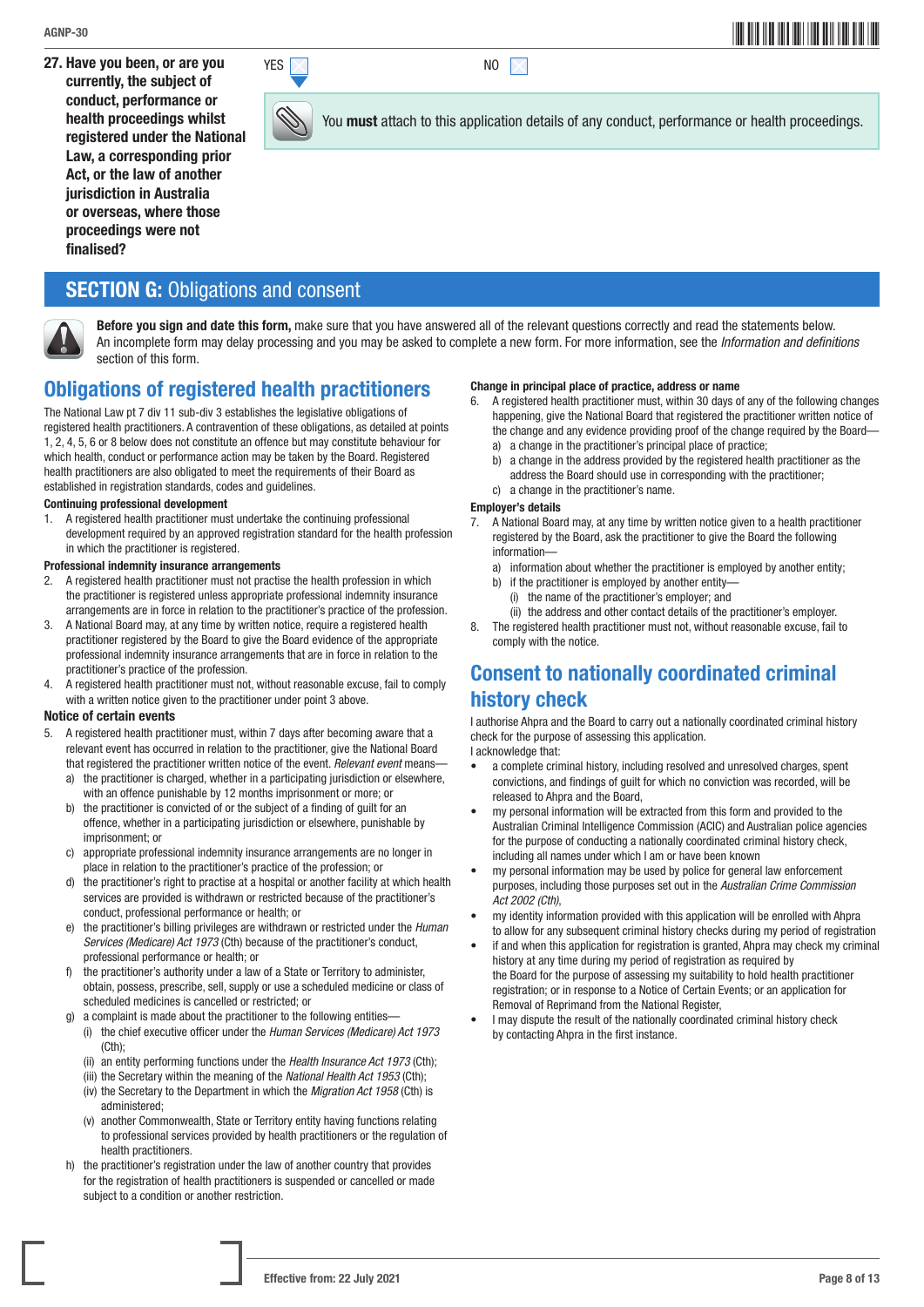# Consent

If I provide the Board details of an English language test I have completed, I authorise the Board to use the information I provide to verify those results with the test provider. I understand the test provider may be overseas.

I consent to:

- the Board and Ahpra making enquiries of, and exchanging information with, the authorities of any Australian state or territory, or other country, regarding my practice as a health practitioner or otherwise regarding matters relevant to this application, an
- (if relevant) any registration currently held by me that is not compatible with the registration type I am applying for, to be surrendered when the registration type I am applying for is granted.

I acknowledge that:

- the Board may validate documents provided in support of this application as evidence of my identity
- failure to complete all relevant sections of this application and to enclose all supporting documentation may result in this application not being accepted
- notices required under the National Law and other correspondence relating to my application and registration (if granted) will be sent electronically to me via my nominated email address, and
- Ahpra uses overseas cloud service providers to hold, process and maintain personal information where this is reasonably necessary to enable Ahpra to perform its functions under the National Law. These providers include Salesforce, whose operations are located in Japan and the United States of America.

I undertake to comply with all relevant legislation and Board registration standards, codes and guidelines.

I understand that personal information that I provide may be given to a third party for regulatory purposes, as authorised or required by the National Law.

I understand Ahpra may:

- disclose the date my registration is to commence and future registration details; and
- verify the accuracy of my registration details including my date of birth and address to entities (such as prospective employers) who disclose that information to Ahpra for the purpose of confirming my identity.

Ahpra will only do this where the entity seeking the information or verification has given a legal undertaking they have obtained my consent to these disclosures and this verification.

I confirm that I have:

- met the English language skills pathway requirements indicated on this form, and
- read the privacy and confidentiality statement for this form.

I declare that:

- the above statements, and the documents provided in support of this application, are true and correct, and
- I am the person named in this application and in the documents provided.

I make this declaration in the knowledge that a false statement is grounds for the Board to refuse registration.

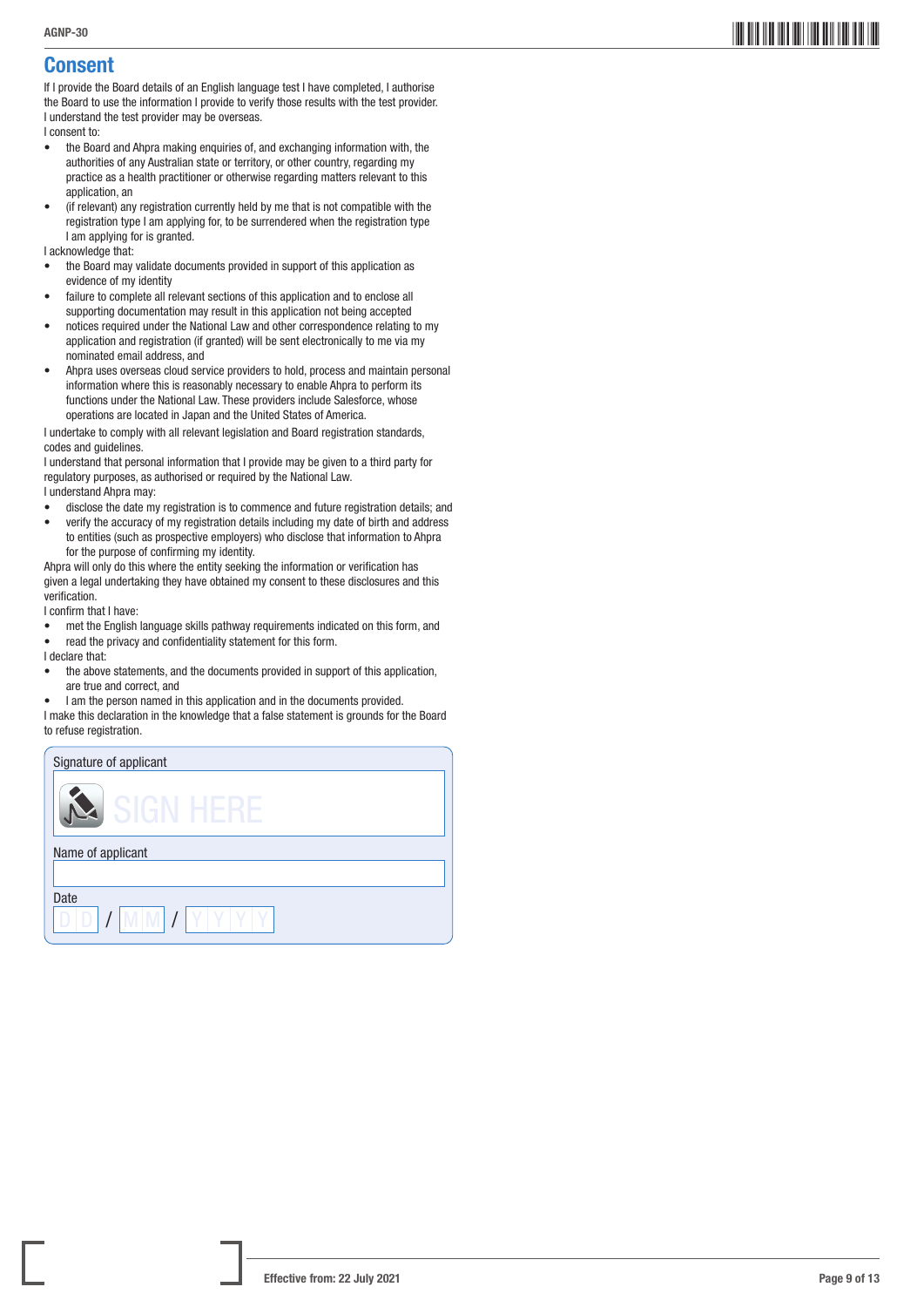# \*AGNP-3010\* AGNP-30

## **SECTION H: Registration period**

28. When are you applying for this

application? Between 1 August and 30 September *You are required to pay a registration fee. Go to Section I: Payment*

| <b>Between 1 October and 31 July</b>         |  |  |  |  |
|----------------------------------------------|--|--|--|--|
| You are not required to pay any fees with    |  |  |  |  |
| this application. Go to Section J: Checklist |  |  |  |  |

 *Please note, where you have not paid a registration fee for the current registration period you will be required to pay the registration fee.*

# **SECTION I: Payment**

# You are required to pay a registration fee.

### Your required payment is detailed below

Use the table below to select your registration fee. Your registration fee depends on your principal place of practice, as applicants whose principal place of practice is New South Wales are entitled to a rebate from the NSW Government.

| <b>Registration fee:</b>                      |  |  | <b>Amount payable:</b>                      |  |
|-----------------------------------------------|--|--|---------------------------------------------|--|
|                                               |  |  |                                             |  |
| \$835<br><b>Registration fee</b>              |  |  | Applicants must pay 100% of the stated fees |  |
| Registration fee for NSW registrants<br>\$725 |  |  | at the time of submitting the application.  |  |



#### Registration period

The annual registration period for the medical profession is from 1 October to 30 September. If your application is made between 1 August and 30 September this year, you will be registered until 30 September next year.

#### Refund rules

The registration fee will be refunded if the application is not approved.

#### 29. How are you paying your fee?

 Payment by cheque, money order or bank draft must be in Australian currency, drawn on an Australian bank. A receipt will be provided.

### Mark one box below only Visa or MasterCard Cash/EFTPOS **Complete credit/debit card payment slip below** (only available if paying in person) Cheque/Money order/Bank draft You must attach your cheque, money order or bank draft payable to the Australian Health Practitioner Regulation Agency. On the back of the cheque, money order or bank draft, you must write your: • full name date of birth, and • Ahpra registration number (if you have one).

# Credit/Debit card payment slip – please fill out

| Amount payable                 | Name on card           |
|--------------------------------|------------------------|
| ψ<br>Visa or MasterCard number | Cardholder's signature |
| Expiry date                    | SIGN HERE              |
|                                |                        |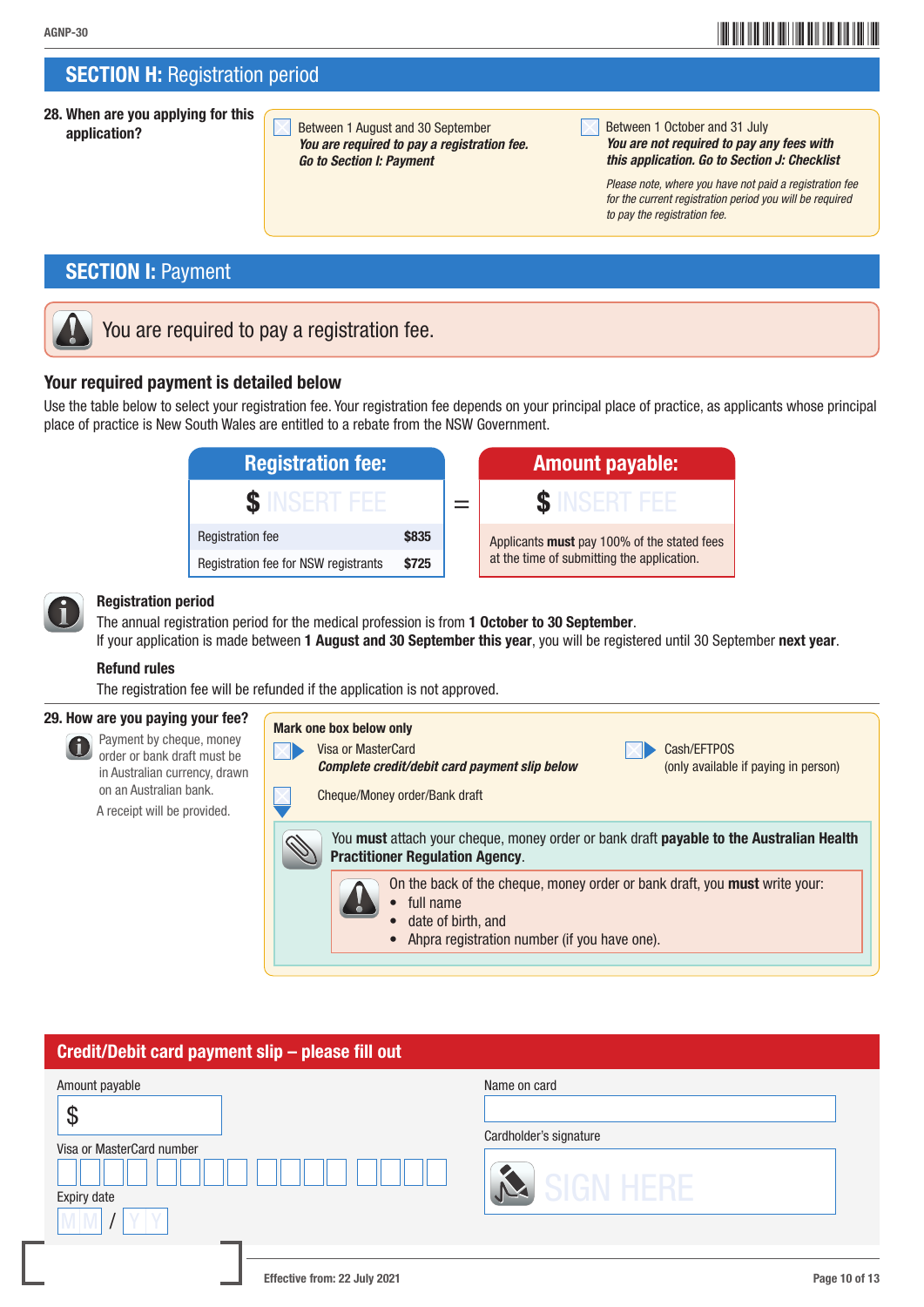# **SECTION J: Checklist**

### Have the following items been attached or arranged, if required?

| <b>Additional documentation</b> |                                                                                                                                                  |  |
|---------------------------------|--------------------------------------------------------------------------------------------------------------------------------------------------|--|
| <b>Question 1</b>               | Evidence of a change of name                                                                                                                     |  |
| <b>Ouestion 9</b>               | Certificate of Registration Status or Certificate of Good Standing has been requested from relevant authority                                    |  |
| <b>Question 9</b>               | A separate sheet with additional registration details                                                                                            |  |
| <b>Ouestion 10</b>              | Your curriculum vitae                                                                                                                            |  |
| <b>Question 11</b>              | A signed and dated written statement with details of any change to your criminal history in Australia and an explanation of the<br>circumstances |  |
| <b>Question 12</b>              | A separate sheet of overseas countries and corresponding ICHC reference number                                                                   |  |
| <b>Ouestion 12</b>              | ICHC reference page provided by the approved vendor                                                                                              |  |
| <b>Question 12</b>              | A signed and dated written statement with details of any change to your criminal history overseas and an explanation of the<br>circumstances     |  |
| <b>Question 16</b>              | Details of the supervised training position you propose to take up                                                                               |  |
| <b>Ouestion 17</b>              | Evidence of having completed the equivalent of one year's CPD activities relevant to your intended scope of practice                             |  |
| <b>Question 17</b>              | A plan for professional development and for re-entry to practice                                                                                 |  |
| <b>Question 18</b>              | Details of any relevant training and assessments                                                                                                 |  |
| <b>Question 19</b>              | Details of any relevant training and assessments                                                                                                 |  |
| <b>Question 22</b>              | A separate sheet with your impairment details                                                                                                    |  |
| <b>Ouestion 23</b>              | A separate sheet with your current suspension or cancellation details                                                                            |  |
| <b>Question 24</b>              | A separate sheet with your previous cancellation, refusal or suspension details                                                                  |  |
| <b>Question 25</b>              | A separate sheet with your conditions, undertakings or limitations details                                                                       |  |
| <b>Question 26</b>              | A separate sheet with your disqualifications details                                                                                             |  |
| <b>Question 27</b>              | A separate sheet with your conduct, performance or health proceedings                                                                            |  |
| <b>Payment</b>                  |                                                                                                                                                  |  |
|                                 | Registration fee                                                                                                                                 |  |
|                                 | If paying by cheque/money order/bank draft, your name and registration number are written on the back                                            |  |

Please post this form with payment and required attachments to:

| <b>Ahpra</b><br><b>GPO Box 9958</b><br><b>IN YOUR CAPITAL CITY</b> (refer below) |                   | You may contact Ahpra on<br>1300 419 495 or you can lodge an enquiry<br>at www.ahpra.gov.au |                   |  |
|----------------------------------------------------------------------------------|-------------------|---------------------------------------------------------------------------------------------|-------------------|--|
| Sydney NSW 2001                                                                  | Canberra ACT 2601 | Melbourne VIC 3001                                                                          | Brisbane QLD 4001 |  |
| Adelaide SA 5001                                                                 | Perth WA 6001     | Hobart TAS 7001                                                                             | Darwin NT 0801    |  |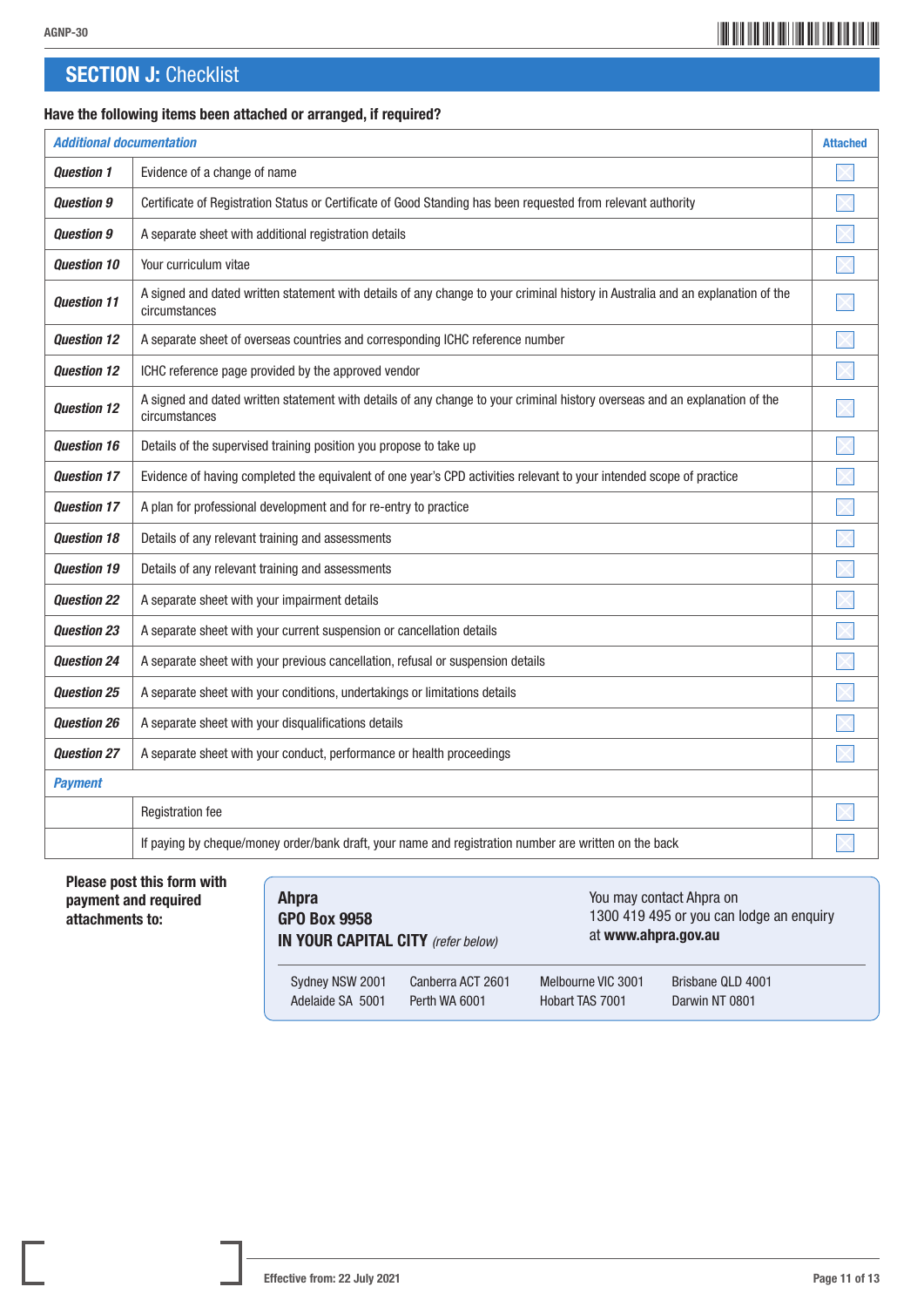## Information and definitions

### AUSTRALIAN NATIONAL GUIDELINES FOR THE MANAGEMENT OF HEALTHCARE WORKERS LIVING WITH BLOOD BORNE VIRUSES AND HEALTHCARE WORKERS WHO PERFORM EXPOSURE PRONE PROCEDURES AT RISK OF EXPOSURE TO BLOOD BORNE VIRUSES

The Communicable Diseases Network Australia (CDNA) has published these guidelines. The following is a summary of the requirements in the CDNA guidelines:

Healthcare workers who perform exposure prone procedures (EPPs) must take reasonable steps to know their blood-borne virus (BBV) status and should be tested for BBVs at least once every three years. They are also expected to:

- have appropriate and timely testing and follow up care after a potential occupational exposure associated with a risk of BBV acquisition
- have appropriate testing and follow up care after potential nonoccupational exposure, with testing frequency related to risk factors for virus acquisition
- cease performing all EPPs if diagnosed with a BBV until the criteria in the guidelines are met, and
- confirm that they comply with these guidelines when applying for renewal of registration if requested by their board.

Practitioners who are living with a blood-borne virus and who perform exposureprone procedures have additional requirements. They are expected to:

- be under the ongoing care of a treating doctor with relevant expertise
- comply with prescribed treatment
- have ongoing viral load monitoring at the appointed times
- not perform EPPs if particular viral load or viral clearance criteria are not met (see detailed information in the guidelines according to the specific BBV)
- seek advice regarding any change in health condition that may affect their fitness to practise or impair their health
- release monitoring information to the treating doctor
- if required, release de-identified information to the relevant area of the jurisdictional health department/Expert Advisory Committee, and
- if required, release health monitoring information to a designated person in their workplace in the event of a potential exposure incident to assess the requirement for further public health action.

Additional information can be found in the CDNA *Australian National Guidelines for the Management of Healthcare Workers Living with Blood Borne Viruses Who Perform Exposure Prone Procedures at Risk of Exposure to Blood Borne Viruses* available online at https://www1.health.gov.au/internet/main/ publishing.nsf/Content/36D4D796D31081EBCA257BF0001DE6B7/\$File/ nat-guidelines-work-bbv-Oct2019.pdf

### CERTIFYING DOCUMENTS

#### DO NOT send original documents unless specified.

Copies of documents provided in support of an application, or other purpose required by the National Law, must be certified as true copies of the original documents. Each and every certified document must:

- be in English. If original documents are not in English, you must provide a certified copy of the original document and translation in accordance with Ahpra guidelines, which are available at
	- www.ahpra.gov.au/registration/registration-process
- be initialled on every page by the authorised officer. For a list of people authorised to certify documents, visit www.ahpra.gov.au/certify
- be annotated on the last page as appropriate e.g. 'I have sighted the original document and certify this to be a true copy of the original' and signed by the authorised officer, and
- list the name, date of certification, and contact phone number, and position number (if relevant) and have the stamp or seal of the authorised officer (if relevant) applied.

Certified copies will only be accepted in hard copy by mail or in person (not by fax, email, etc). Photocopies of previously certified documents will not be accepted. For more information, Ahpra's guidelines for certifying documents can be found online at www.ahpra.gov.au/certify

### CHANGE OF NAME

You must provide evidence of a change of name if you have ever been formally known by another name(s) or any of the documentation you are providing in support of your application is in another name(s).

Evidence must be a certified copy of one of the following documents:

- Standard marriage certificate (ceremonial certificates will not be accepted).
- Deed poll.
- Change of name certificate.

Faxed, scanned or emailed copies of certified documents will not be accepted.

### CONTINUING PROFESSIONAL DEVELOPMENT (CPD)

You must participate regularly in continuing professional development (CPD) relevant to your scope of practice.

CPD must include a range of activities to meet your individual learning needs, including practice-based reflective elements, such as clinical audit, peer-review or performance appraisal, as well as participation in activities to enhance knowledge such as courses, conferences and online learning. CPD programs of medical colleges accredited by the Australian Medical Council meet these requirements. Refer to the Board's *Continuing professional development registration standard* for details of the requirements which relate to your situation.

For more information, view the full registration standard online at www.medicalboard.gov.au/Registration-Standards

### CRIMINAL HISTORY

Criminal history includes the following, whether in Australia or overseas, at any time:

- every conviction of a person for an offence
- every plea of guilty or finding of guilt by a court of the person for an offence, whether or not a conviction is recorded for the offence, and
- every charge made against the person for an offence.

Under the National Law, spent convictions legislation does not apply to criminal history disclosure requirements. Therefore, you must disclose your complete criminal history as detailed above, irrespective of the time that has lapsed since the charge was laid or the finding of guilt was made.

The Board will decide whether a health practitioner's criminal history is relevant to the practice of the profession.

You are not required to obtain or provide your Australian criminal history report, Ahpra will obtain this check on your behalf. You may be required to obtain international criminal history reports.

For more information, view the full registration standard online at www.medicalboard.gov.au/Registration-Standards

### CURRICULUM VITAE

Your curriculum vitae must:

- explain any period since obtaining your professional qualifications where you have not practised and reasons why (e.g. undertaking study, travel, family commitment)
- be in chronological order
- be signed and dated with a statement, 'This curriculum vitae is true and correct as at (insert date)', and
- be the original signed curriculum vitae (no faxes or scanned copies will be accepted).

It must also contain all the elements defined in Ahpra's standard format for curriculum vitae which can be found at www.ahpra.gov.au/cv

### IMPAIRMENT

Impairment means a physical or mental impairment, disability, condition, or disorder (including substance abuse or dependence) that detrimentally affects or is likely to detrimentally affect your capacity to practise the profession. The National Law requires you to declare any such impairments at the time of renewal, including details of the impairment and how it is managed.